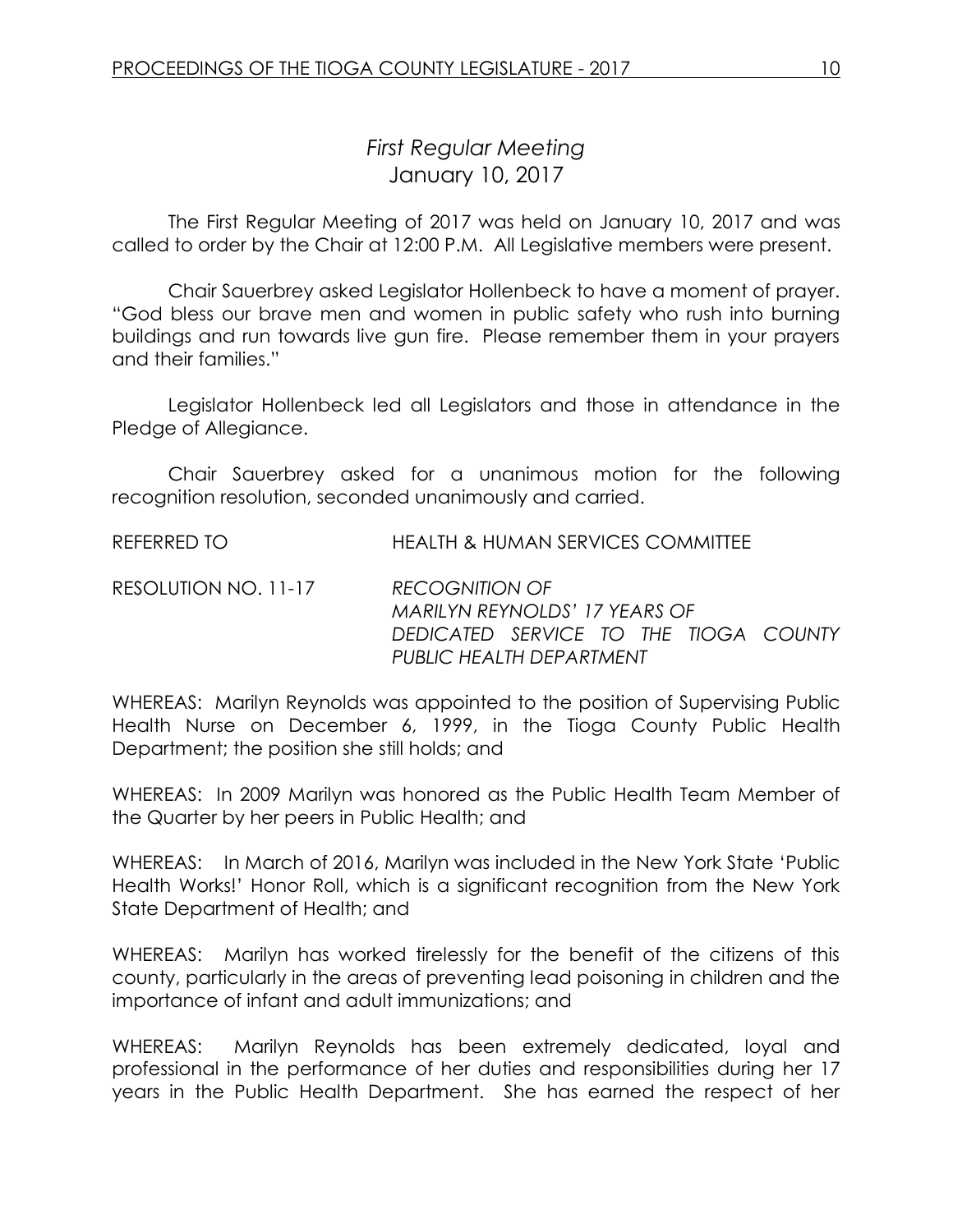colleagues and peers throughout Tioga County, as well as within the New York State Department of Health; and

WHEREAS: Mrs. Reynolds will retire on January 28, 2017; therefore be it

RESOLVED: That the Tioga County Legislature, on its own behalf, as well as on behalf of the citizens of Tioga County, express sincere gratitude to Marilyn Reynolds for her over 17 years of dedicated and loyal service to the residents of Tioga County; and be it further

RESOLVED: That this resolution be spread upon the minutes of this meeting and a certified copy be presented to this outstanding employee, Marilyn Reynolds.

## ROLL CALL VOTE

Unanimously Yes – Legislators Hollenbeck, Huttleston, Monell, Mullen, Sauerbrey, Roberts, Standinger, Sullivan and Weston.

No – None.

Absent – None.

### RESOLUTION ADOPTED UNANIMOUSLY.

Legislator Standinger spoke. "I have had many interactions with Marilyn over the years that I have been on the Legislature. She really is the epitome of a nurse. She cares. Doctors are aloof most of the time, but nurses are the boots on the ground. They are the ones that actually end up taking care of you. I am glad to say that she has been an excellent nurse by all accounts. What I have seen and my sister who used to work in that department spoke very highly of her. I think that is quite an honor, that she has been an excellent nurse over the years."

Lisa McCafferty, Public Health Director spoke. "Good afternoon everyone. I guess what I can say, I prepared very lengthy remarks, but then I found out that Denis has remarks that are like twice the length of mine, so mine will be very short and sweet. In the short time that I have worked with Marilyn I appreciate the depth of her nursing experience and her passion for population health because she truly understands what public health is about in working with the population and that is just the tip of the iceberg for all that she has done on behalf of Tioga County. Congratulations, enjoy your retirement."

Denis McCann, Director of Administrative Services for Public Health spoke. "As mentioned in the recognition resolution Marilyn made it to the New York State Public Health honor roll and I just want to share that is the Hall of Fame in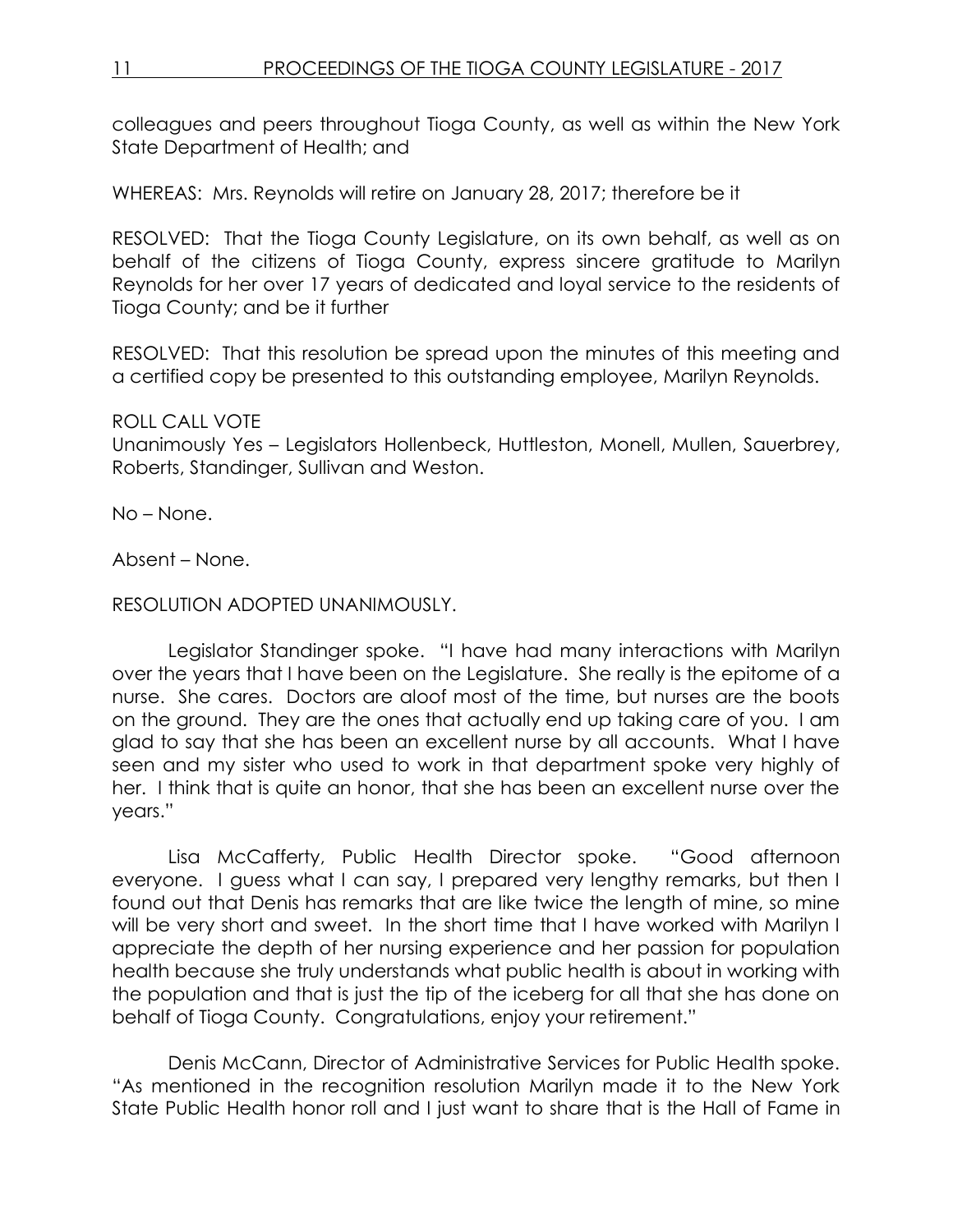New York State for public health and that is quite an honor. Marilyn came to us in 1999 with vast knowledge and a base from a lot of different areas of public health in taking care of people, but she never stopped seeking to improve and grow that knowledge. A fellow nurse, I will not mention her name, but she has worked here longer than Marilyn and with Marilyn the whole time. She said that when Marilyn started she thought Marilyn knew everything because she always had the answers for new, unique and rare medical issues that we found ourselves involved with. Over time she became to realize that Marilyn did not already know everything, which Steve already knew, her husband, but that Marilyn researched everything. Everything that came across her desk she started researching it right away before it got to anybody else so that she would have the answer and know what to do, and reach out to other counties or the state.

"When Marilyn started in 1999 she walked into a situation where several of the programs were in need of improvement, both in our performance as a department, but also in our relationship with New York State departmental. Marilyn excelled in both. In fact, she even got additional funding in those programs and from a fiscal perspective that is not common on the program side that they could get additional money, but that was because of her efforts. Marilyn always tries to do the right thing and be as accurate as possible. She cares about what she does. She cares about who it is for and she cares that it is right. Marilyn now has the opportunity to be a volunteer on our medical reserve corp. It is something that she has been on the other side and we are recruiting for you. Tioga County has been blessed to have Marilyn serving our residents and Marilyn will be missed by her coworkers. Thank you Marilyn."

Marilyn Reynolds spoke. "I do not have a lot to say, but to keep it short I am very grateful that I have had the opportunity to work in the county that I live in. I always thought that that would be very important and it has been really important to me, to actually be on the ground floor of getting improvements in the county that I live in. The people that I have worked with have all been wonderful. It has really been a wonderful opportunity of growth and it is fun to come to work, usually it has been fun to come to work most of the time. To know that we can really make a difference in what we have done and being a small county it has been nice to be able to see some differences. I have been a thorn in the flesh in New York State because I have been letting them know that Tioga County is very unique and that they should pay attention to us. Again, thank you for all the support. I feel very blessed, especially blessed by God that I have been in a job that I have enjoyed and I love public health. It is bitter sweet because I cannot imagine after 45 years of nursing it is going to be hard to say goodbye, but thank you all for your support. It has been a blessing to be in Tioga County and work for Tioga County. Thank you."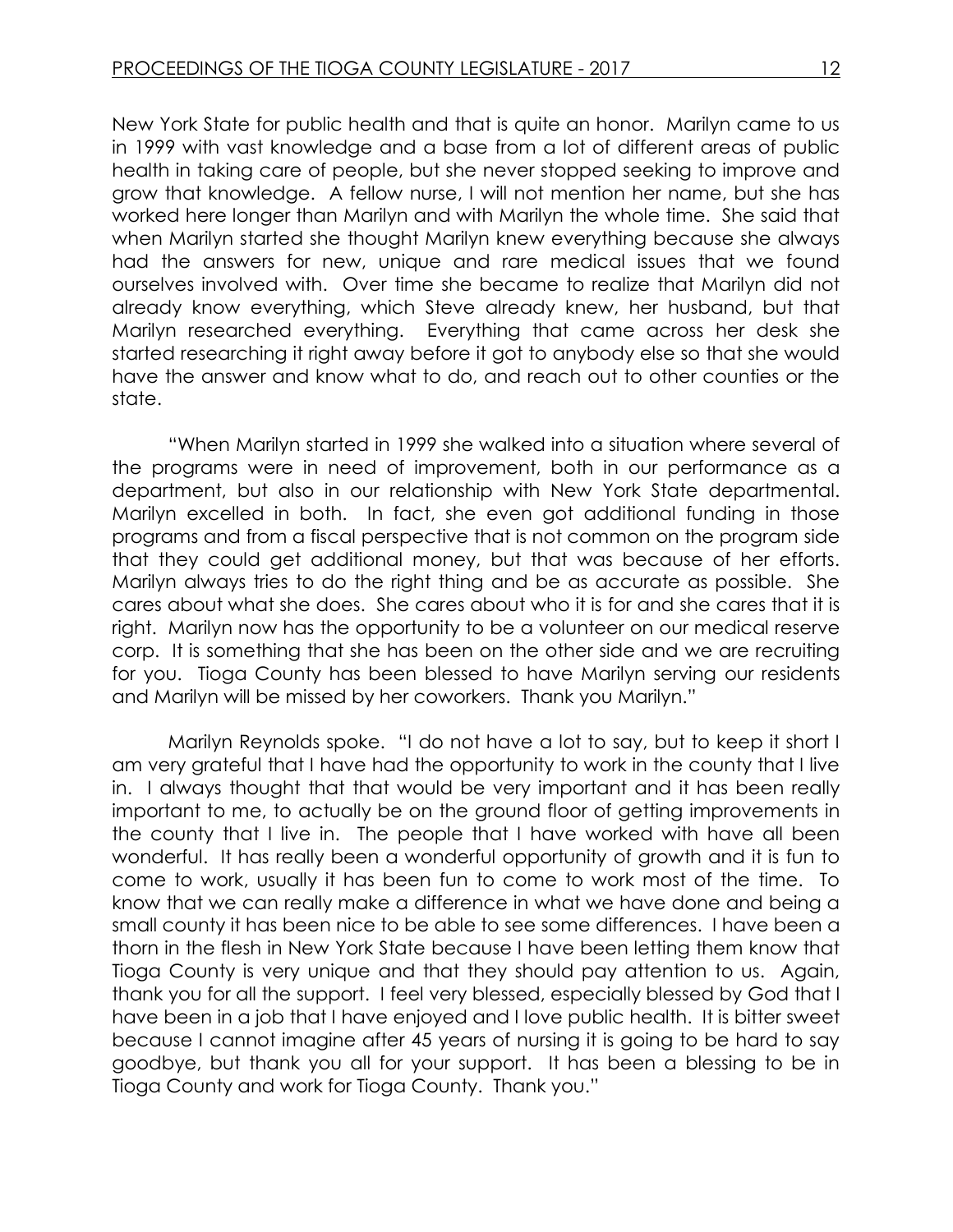Chair Sauerbery noted a proclamation for the Newark Valley football team. "They could not be here today due to the weather and therefore they are going to come next month and we will present a proclamation to them at that time and recognize them."

### PROCLAMATION

WHEREAS: The Tioga County Legislature is extremely proud of all School Districts and appreciate the value that schools bring to our communities; and

WHEREAS: The Legislature is equally proud of our young people and recognize the students that participate in programs that build character through extracurricular activities and specifically sporting events; and

WHEREAS: Student-athletes can establish a strong foundation upon which they can go on to lead extraordinary lives; and

WHEREAS: The Tioga County Legislature would like to congratulate and applaud the accomplishments of the Newark Valley Football team as they won their first Class C State Championship on Friday, November 25, 2016 at the Carrier Dome in Syracuse against Ogdensburg, 39 – 34; and

WHEREAS: The Newark Valley Football Team members are: Tyler Beebe, Jake Payne, Chad Wright, Dakota Frank, David Crow, Brett Stewart, Aj Coleman, Damon Rosalez, Colin Hills, Codi Boda, Justin Shutts, Ryan Crispell, Shawn Key, Justin Post, Quartus Steika, Patrick Stewart, Thomas Davey, Shayne Bickham, Hunter Hoffmier, Derek Short, Trevor Gerdus, Cody Hatton, Mike Walburn, Lane Carrier, Hendrix Welfel, Dale Folejewski, Jesse Brito, Trentyn Rupert, Evan Engelhard, Aaron Gorsline, Darin Walker. This football team was lead to victory under the leadership of: Head Coach Brian Sherwood; now therefore

THE TIOGA COUNTY LEGISLATURE does hereby recognize and commend the Newark Valley Football Team for its accomplishments of winning the First Class C State Championship, Go Cardinals!!!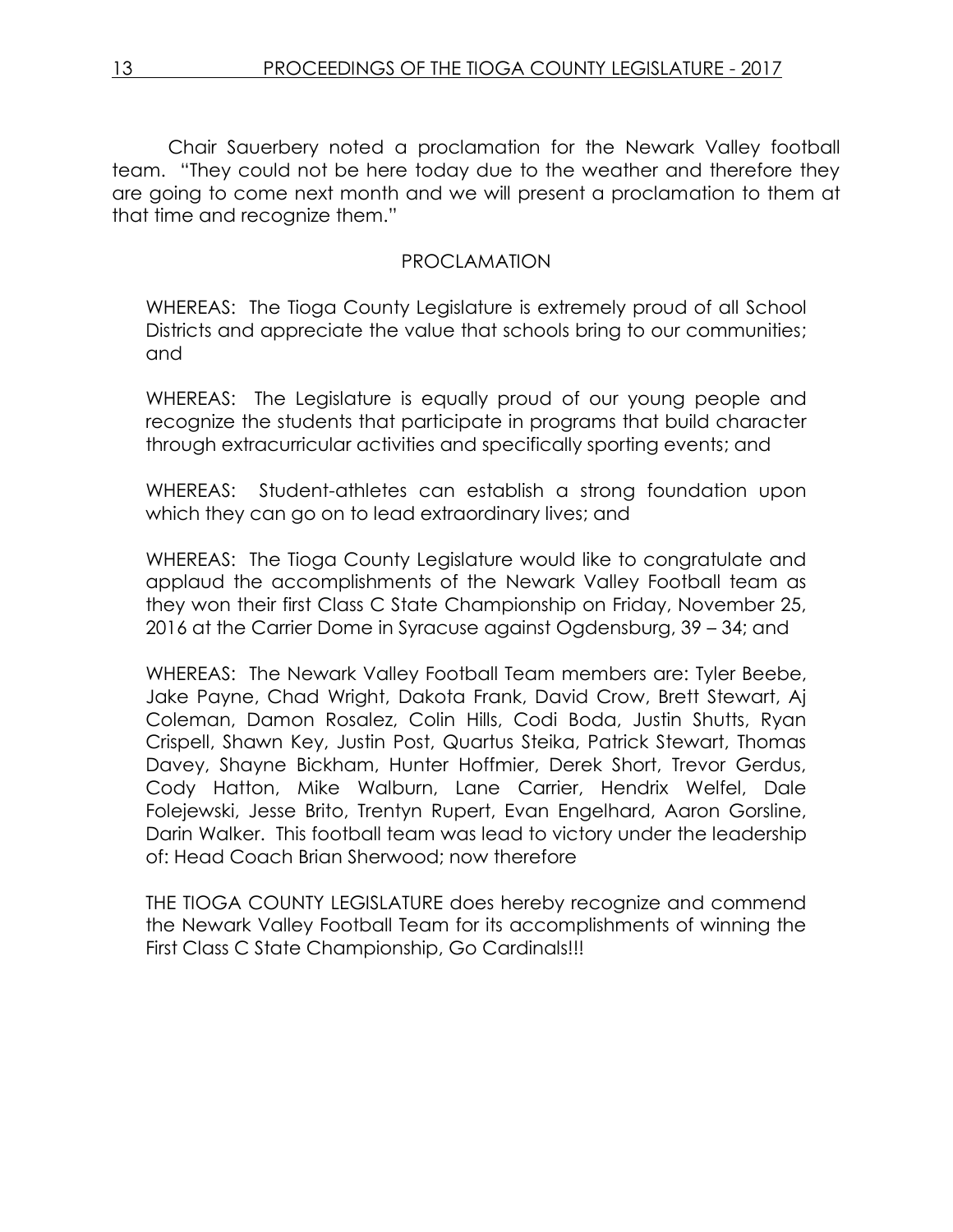Legislator Standinger read and presented the following Proclamation to Susan Haskett of the Public Health Department.

# *County of Tioga EXECUTIVE PROCLAMATION*

WHEREAS: Radon is the leading cause of lung cancer deaths among nonsmokers in America and claims the lives of about 21,000 Americans each year; and

WHEREAS: You can't see, smell or taste radon, but it could be present at a dangerous level in your home; and

WHEREAS: Radon is constantly being generated by the radium in rocks, soil, water and materials derived from rocks and soils, such as certain building materials; and

WHEREAS: The Environmental Protection Agency (EPA) and the U.S. Surgeon General urge all Americans to protect their health by testing their homes, schools and other buildings for radon; and

WHEREAS: Exposure to radon is a preventable health risk and testing radon levels in your home can help prevent unnecessary exposure; and

WHEREAS: Radon can get into buildings by cracks in solid floors and walls, construction joints, gaps in suspended floors, gaps around service pipes, cavities inside walls or the water supply; and

WHEREAS: For more information on radon, call the New York State Department of Health at 518-402-7556 or email [radon@health.ny.gov;](mailto:radon@health.ny.gov) therefore be it

RESOLVED: That the TIOGA COUNTY LEGISLATURE, County of Tioga, does hereby proclaim the month of January 2017 as:

#### NATIONAL RADON ACTION MONTH

and urges all residents to take steps to educate themselves, their families, and the community about the importance of radon testing.

Legislator Standinger spoke. "I know that radon is a recent phenomenon that has been focused on by the Health Departments and the EPA. Radiation is a serious issue when it comes to cancer and radon is part of that."

Lisa McCafferty spoke. "Thank you very much and I think Sue would like to make a couple of remarks about radon."

Susan Haskett of the Public Health Department spoke. "Usually I have a visual, I like to talk with visuals, but remember if you are my age or if you have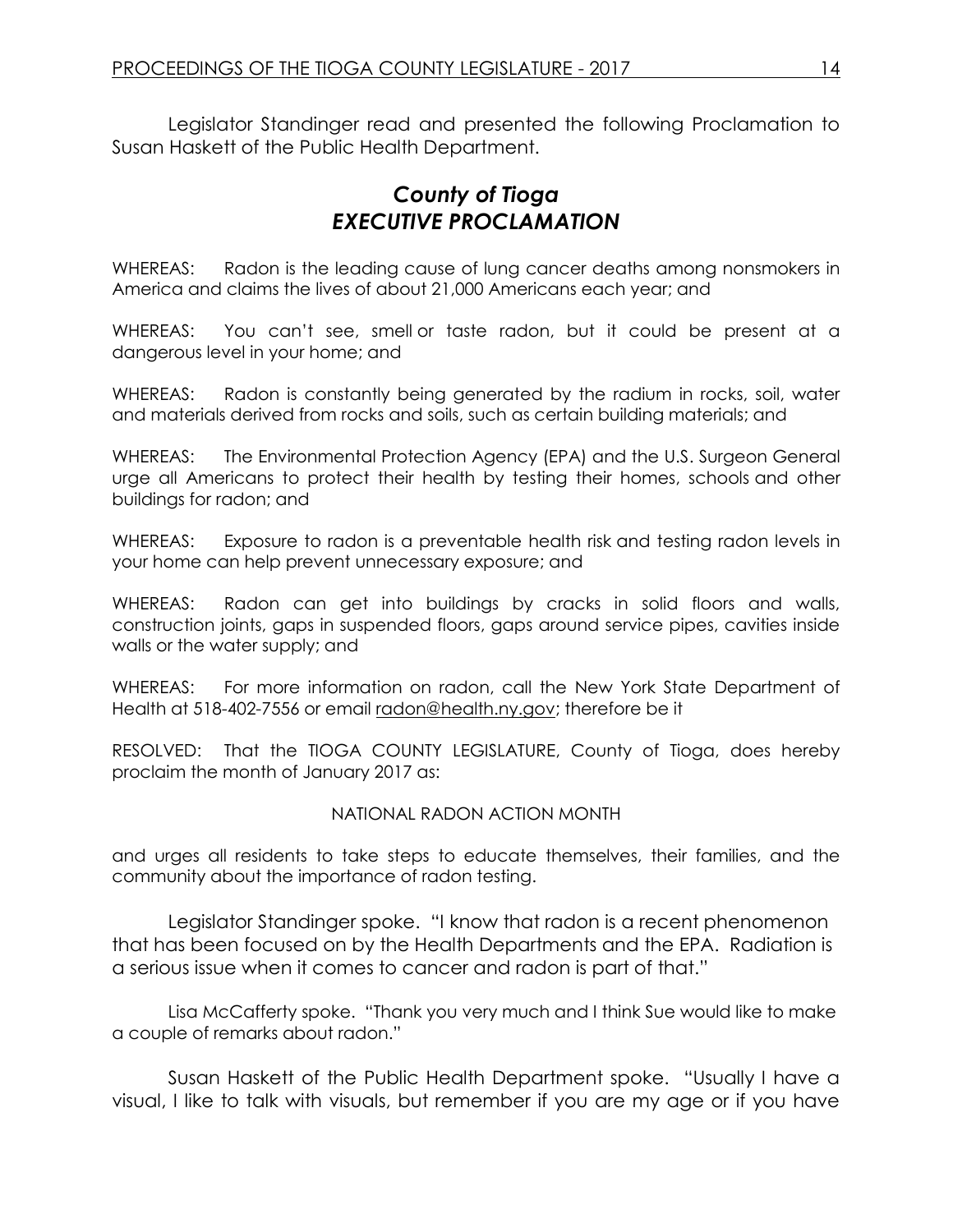grandparents my age or whatever, underneath your sink you would have shoe cleaning supplies. Years ago we used to clean our shoes, now you just throw them away and buy new. In there, there was shoe polish, different colors, usually black and brown, maybe white. That is the size of a radon kit that you can get for your house to detect if there is radon or not in your house. Healthy Neighborhood Program has them for people who want to do healthy neighborhoods. You can also go to Lowe's, Home Depot, something like that. They are between \$13 and \$20. You put them on, usually on your first floor, usually in January when your house is all closed up, and you leave it there for however long it says. Then you seal it and send it in, and they will come back with the results. It is very simple, very cost effective, and then you can find out how healthy your house is, especially in the wintertime. Healthy Neighborhood has several of them they have given out in our community this past year, hopefully they will do more, but it is a very very important thing to remember and thank you very much for this proclamation."

Emma Sedore had privilege of the floor. "You will notice my vote for women. First I want to say I am very pleased to have the privilege of the floor because it is always a privilege to be able to tell Tioga County's history. With this year being the 100<sup>th</sup> anniversary that New York State gave women the right to vote, it was three years before the 19<sup>th</sup> amendment was ratified and to recognize and celebrate this awesome occasion, Governor Cuomo has announced a kickoff and he appointed a 14 member State commission to work with promoting it. Assemblywoman Donna Lupardo is a member of the commission and she is working closely with our Chair, Marte Sauerbrey. Marte in turn has chosen a small core committee who are working to kick this project off by March 1st.

"The core committee consists of Marte, Becca Maffei, Leeanne Tinney and myself. First, Tioga County will partner with Broome and they will complement the various events that they will both do during the year. So far key people from each one of our 9 Towns has been selected and they have agreed to be our suffrage leaders as I like to call them, and then they will go back to their Towns and they will kick different people out, maybe different organizations. During the year each one of our Towns will have their own unique way of celebrating this anniversary and they will be able to highlight Tioga County's role in the suffrage movement. One of our main goals is to educate people, especially the young people and they have to learn and we want them to learn how fortunate they are that they had such strong leaders from the 19th and 20<sup>th</sup> centuries. I mean it is unbelievable what women went through to get us the privilege of voting and I think today when people go to vote they do not even think about it. They just take it for granted. That includes the young people of today, even the young people that have not even voted yet.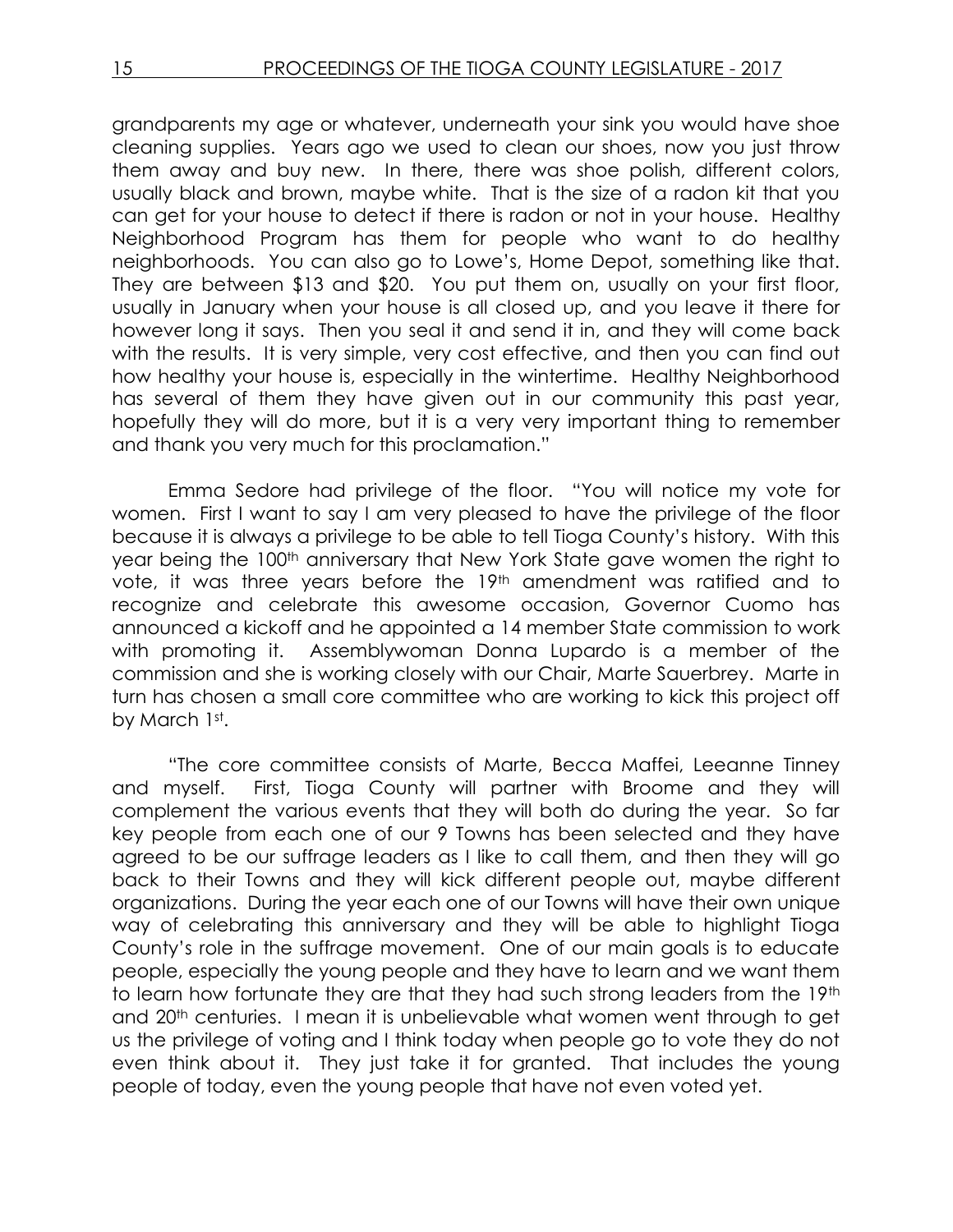"Hopefully our goal is to have them learn about how it came about and now only that, but be motivated not just to go and vote when they get of age, but to set a higher goal for themselves and inspire to make something of themselves, something really big, so in their future people will look back like we are looking today and say about them, nice going. If this keeps going like that, I mean how can that but not help. It will help our country, it will help our county, it will be a wonderful thing, and then people will thank you to them because that is how I feel about looking back at the people today from my point of view. I say thank you Susan B. Anthony and Elizabeth Cady Stanton and the rest of them.

"We had women suffrage right here in the Village of Owego and in Tioga County. The first day of voting that people voted in Tioga County, the 15<sup>th</sup> amendment was amended on November 6, 1917, so by January the following year the first election took place in Tioga County in the Village of Owego on January 8, 1918 and 94 women showed up to vote. It was a big deal and you can read where the women of Lisle were the first ones to vote in New York State, but Tioga County had one up on them because not only could we vote, but we had women on the ballot. We had two women who ran for school commissioners and they won. That may not sound like a big deal today, but it was back then. I just want to say maybe some of this is kind of boring to you, you might have not even thought about the word suffrage, but we are planning on doing it and by the end of the year you should be a lot more informed than you are right now. Expect to see a lot of events happening during the year, parades with floats, women with long dresses, signs that say "vote for women", buttons, whatever we can get. It is our way of saying thank you to all the brave women in the past and some of the men too that got us the right to vote as early as 1917. Thank you very much for allowing me to have the privilege of the floor."

Legislator Mullen made a motion to approve the minutes of December 7 and 13, 2016, seconded by Legislator Sullivan, and carried.

Chair Sauerbrey made the following appointment to the Cornell Cooperative Extension Board for the term of 2017:

William Standinger, Legislator District #7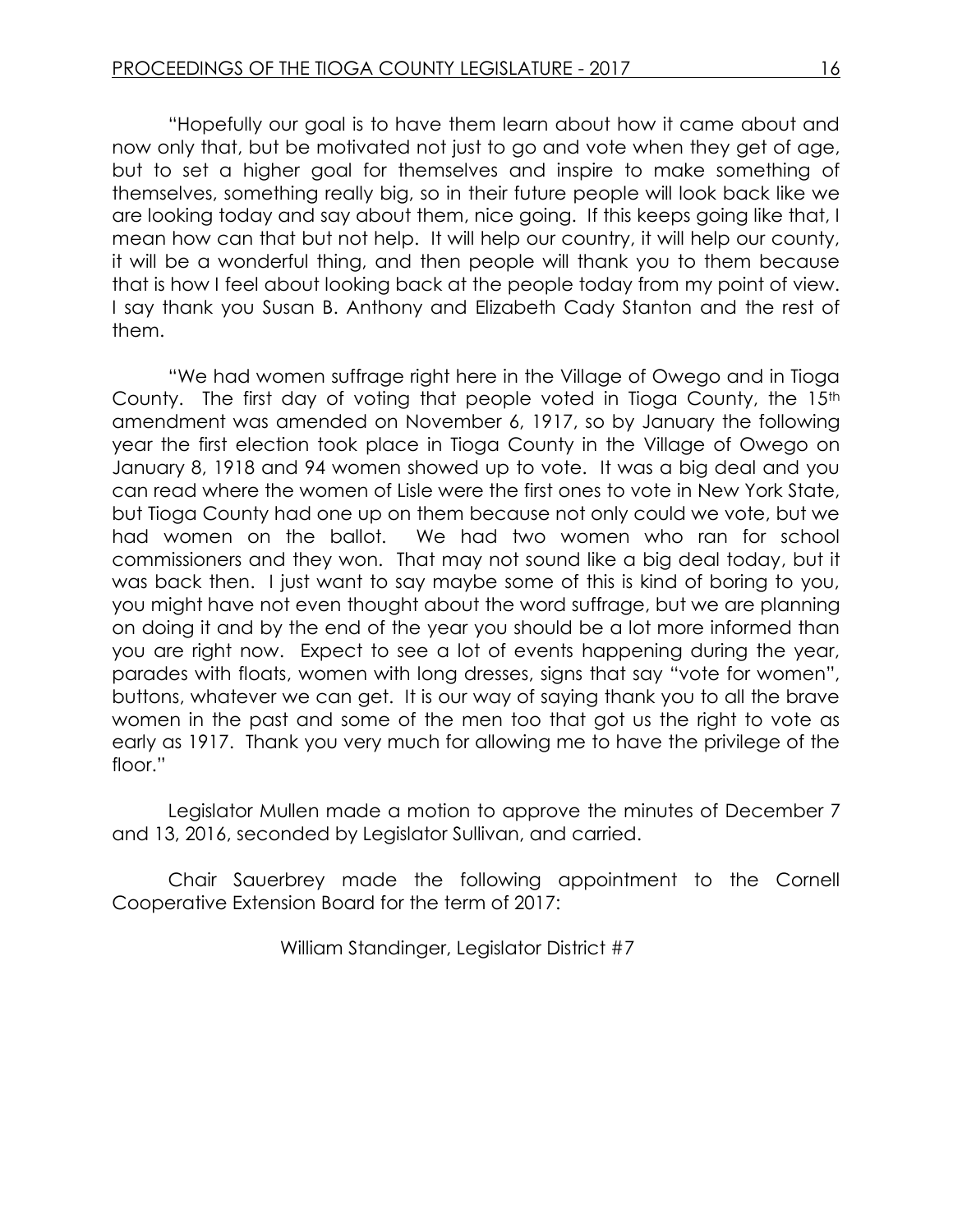Chair Sauerbrey announced the 2017 Standing Committee of the County Legislature.

# *STANDING COMMITTEES OF THE COUNTY LEGISLATURE OF THE COUNTY OF TIOGA FOR 2017*

|                                                                                   | Chairman          |                    |                           |            |
|-----------------------------------------------------------------------------------|-------------------|--------------------|---------------------------|------------|
| 1. County Clerk,<br><b>Historian, Real Property</b><br><b>Veterans/Elections,</b> | <b>Huttleston</b> | Sullivan           | Mullen                    | Standinger |
| 2. Economic Development/<br><b>Planning/Tourism/</b><br><b>Agriculture</b>        | Weston            | Roberts            | Hollenbec<br>$\mathsf{k}$ | Mullen     |
| 3. Finance/Legal & Safety                                                         | <b>Monell</b>     | All<br>Legislators |                           |            |
| 4. Information Technology                                                         | <b>Sullivan</b>   | <b>Roberts</b>     | Monell                    | Huttleston |
| 5. Legislative<br><b>Worksessions/Legislative</b><br>support                      | Sauerbrey         | All<br>Legislators |                           |            |
| 6. Health & Human Services                                                        | <b>Standinger</b> | Sullivan           | Mullen                    | Monell     |
| 7. Public Safety/ Probation &<br><b>DWI</b>                                       | <b>Mullen</b>     | <b>Hollenbeck</b>  | Weston                    | Standinger |
| <b>8. Public Works/ Capital</b><br>Projects                                       | <b>Roberts</b>    | Sullivan           | Huttleston                | Weston     |
| 9. Personnel/ADA                                                                  | <b>Hollenbeck</b> | Monell             | Weston                    | Standinger |

Chair Sauerbrey stated that all Legislative Committees met this month and the minutes are or will be on file with the Clerk of the Legislature.

Legislator Roberts moved for the adoption of the following resolution, seconded by Legislator Sullivan.

REFERRED TO: PUBLIC WORKS COMMITTEE

RESOLUTION NO. 12-17 *AUTHORIZATION TO ENTER INTO AN AGREEMENT WITH TAYLOR GARBAGE TO ACCEPT HOUSEHOLD ELECTRONIC WASTE FROM TIOGA COUNTY RESIDENTS*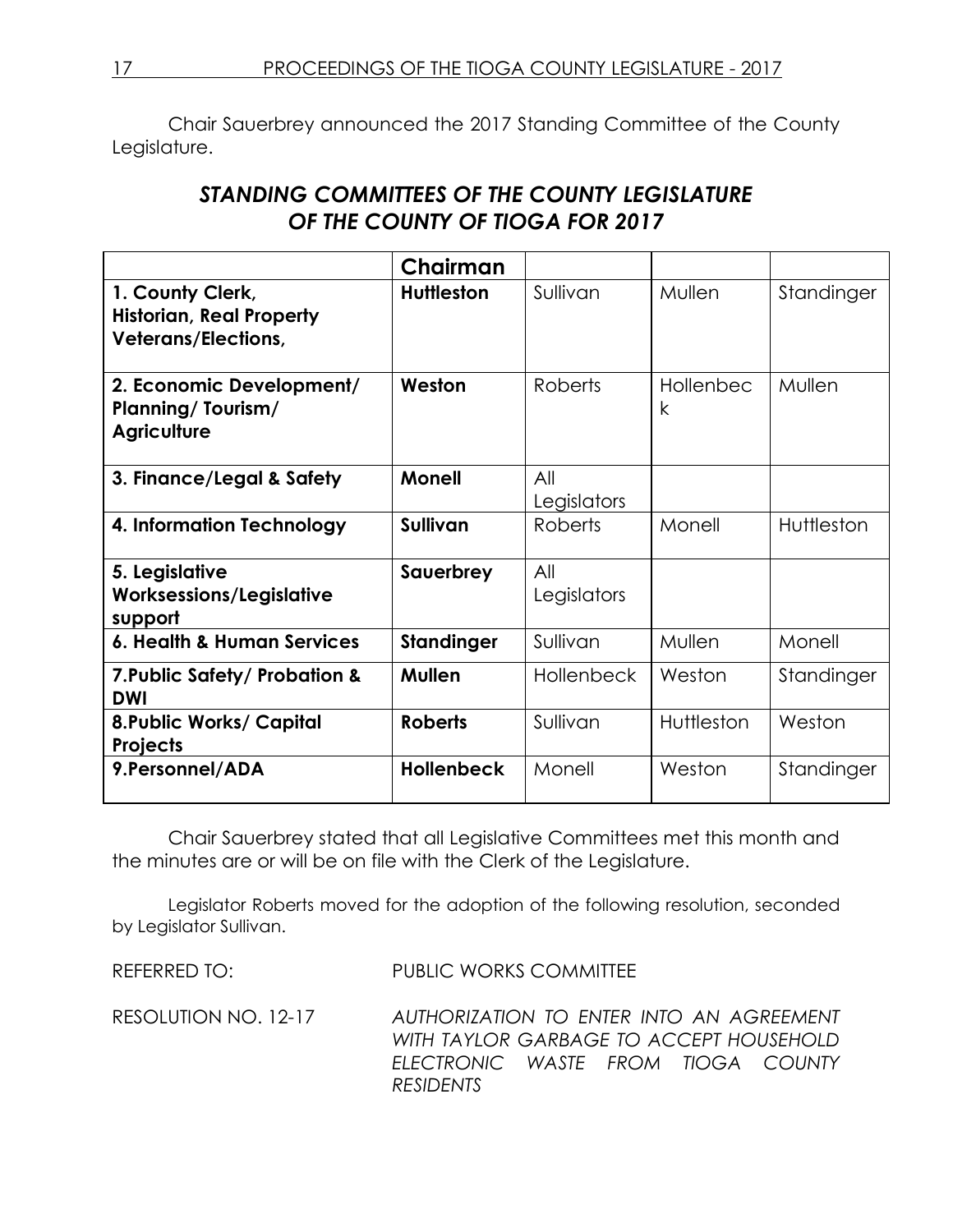WHEREAS: In January of 2015, New York State banned consumers from disposing of certain types of electronic waste in landfills, waste-to-energy facilities, in the trash, or at curbside for trash pickup; and

WHEREAS: Due to this ban, Taylor Garbage stopped accepting electronic waste for recycling at their transfer station in Owego; and

WHEREAS: The Department of Solid Waste has an electronic waste recycling outlet for residents through their Household Hazardous Waste program; however, residents must transport the waste to the Broome County Landfill; and

WHEREAS: The Department of Solid Waste would like to enter into an agreement with Taylor Garbage where Tioga County residents can drop off their electronic waste; and

WHEREAS: The Department of Solid Waste will pay for the recycling costs for household electronic waste brought to Taylor Garbage's transfer station located at 352 Glen Mary Drive, Owego, NY; therefore be it

RESOLVED: That the Tioga County Legislature authorizes an agreement between Tioga County and Taylor Garbage for electronic waste; and be it further

RESOLVED: That the Tioga County Legislature authorizes and directs the Chair or their designee to sign the said agreement upon its approval by the County Attorney.

## ROLL CALL VOTE

Yes – Legislators Hollenbeck, Huttleston, Monell, Mullen, Sauerbrey, Roberts, Standinger, Sullivan and Weston.

No – None.

Absent – None.

RESOLUTION ADOPTED.

Legislator Weston moved for the adoption of the following resolution, seconded by Legislator Hollenbeck.

REFERRED TO: ED&P COMMITTEE

RESOLUTION NO. 13-17 *RE-APPOINT MEMBER TO THE TIOGA COUNTY PLANNING BOARD*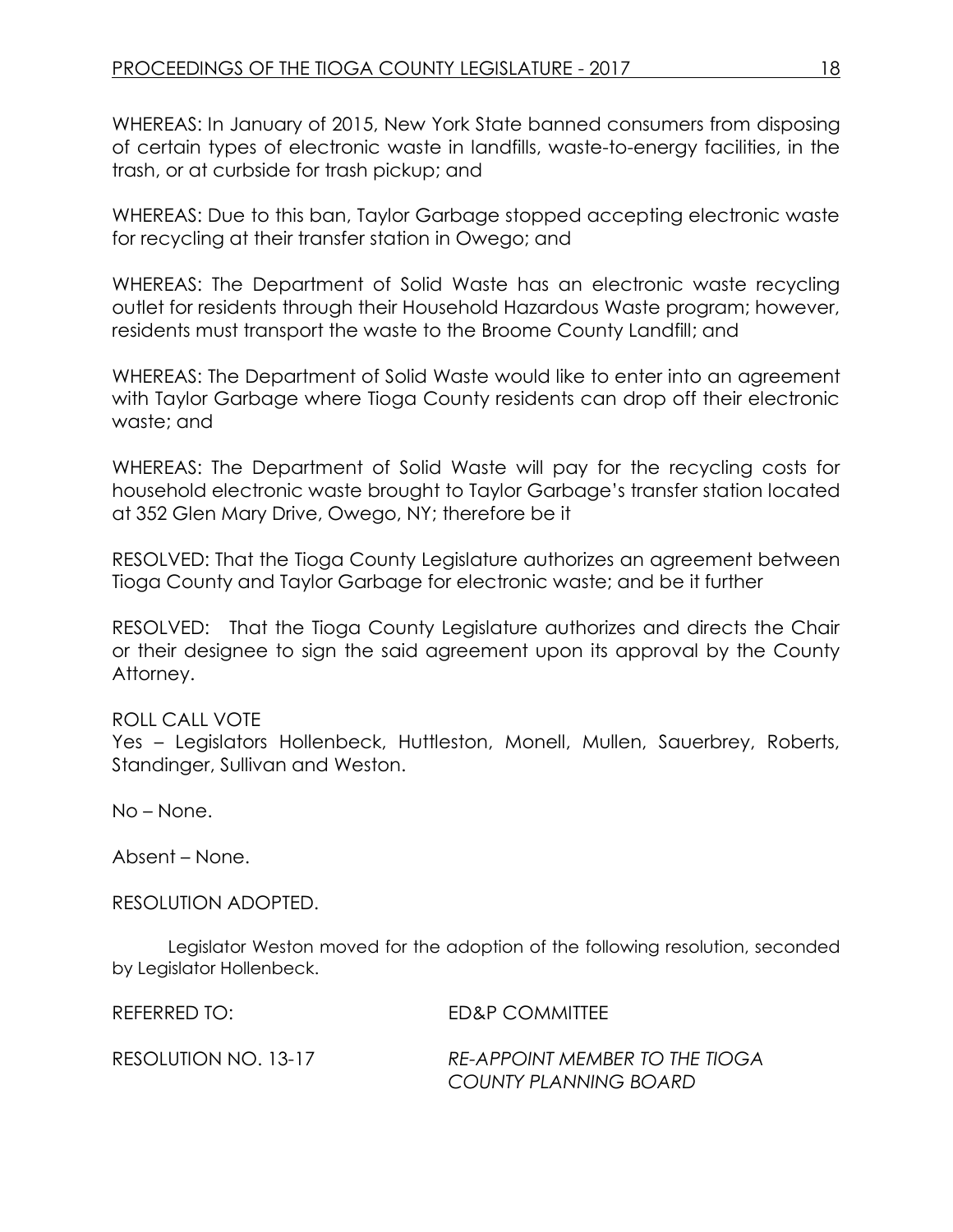# 19 PROCEEDINGS OF THE TIOGA COUNTY LEGISLATURE - 2017

WHEREAS: Doug Chrzanowski's position on the Tioga County Planning Board representing the Town of Tioga expired on 12/31/2016; and

WHEREAS: The Tioga Town Board has nominated Doug Chrzanowski to serve another three-year term as their representative, and he is willing and able to do so; therefore be it

RESOLVED: That the Tioga County Legislature hereby reappoints Doug Chrzanowski to the Tioga County Planning Board for another three-year term of 1/1/2017 – 12/31/19.

### ROLL CALL VOTE

Yes – Legislators Hollenbeck, Huttleston, Monell, Mullen, Sauerbrey, Roberts, Standinger, Sullivan and Weston.

No – None.

Absent – None.

RESOLUTION ADOPTED.

Legislator Weston moved for the adoption of the following resolution, seconded by Legislator Hollenbeck.

REFERRED TO: ED&P COMMITTEE

RESOLUTION NO. 14-17 *RE-APPOINT MEMBER TO THE TIOGA COUNTY PLANNING BOARD*

WHEREAS: Grady Updyke's position on the Tioga County Planning Board representing the Town of Barton expired on 12/31/2016; and

WHEREAS: The Barton Town Board has nominated Grady Updyke to serve another three-year term as their representative, and he is willing and able to do so; therefore be it

RESOLVED: That the Tioga County Legislature hereby reappoints Grady Updyke to the Tioga County Planning Board for another three-year term of 1/1/2017 – 12/31/19.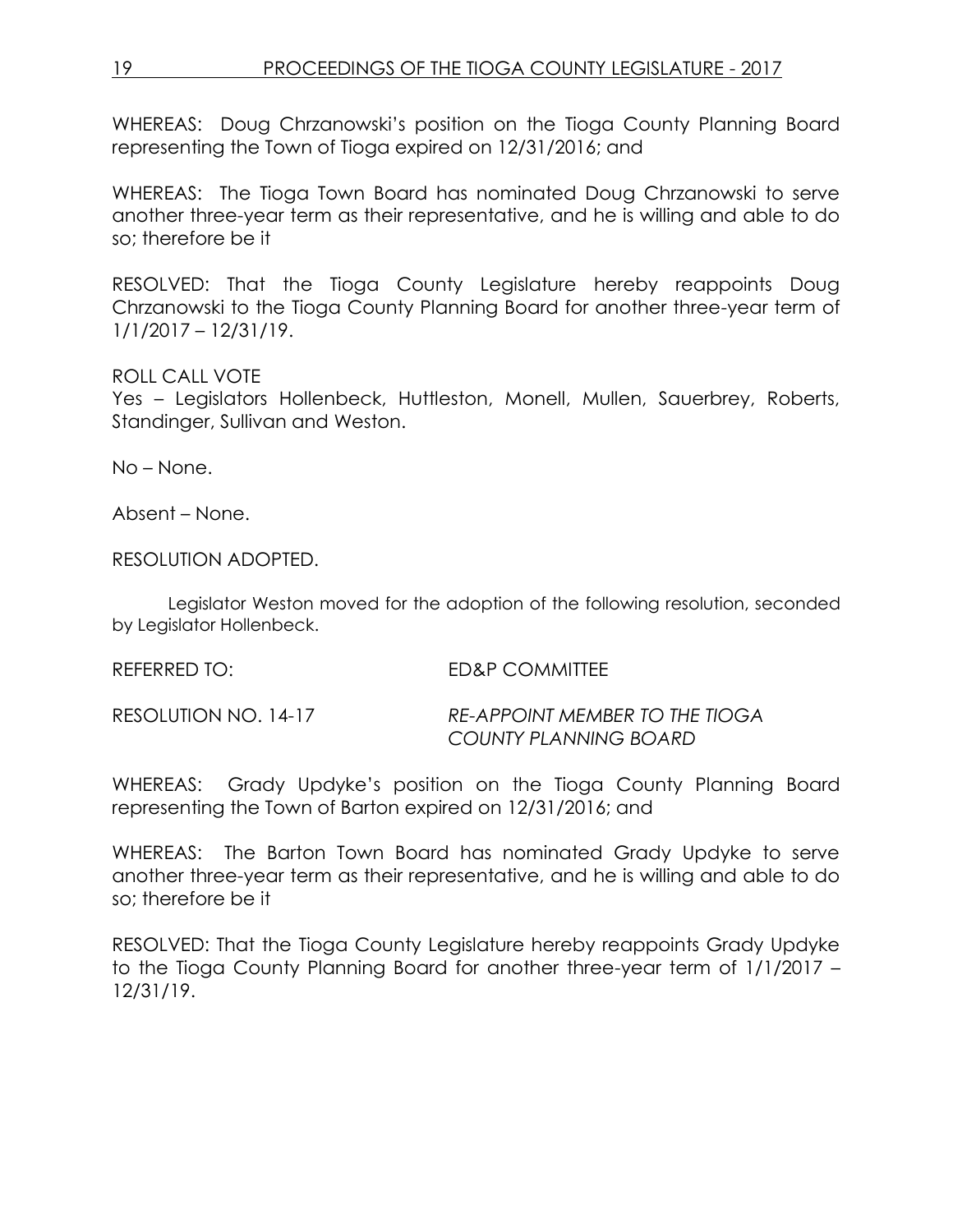Yes – Legislators Hollenbeck, Huttleston, Monell, Mullen, Sauerbrey, Roberts, Standinger, Sullivan and Weston.

No – None.

Absent – None.

RESOLUTION ADOPTED.

Legislator Weston moved for the adoption of the following resolution, seconded by Legislator Hollenbeck.

REFERRED TO: ED&P COMMITTEE

RESOLUTION NO. 15–17 *APPOINT MEMBER TO THE TIOGA COUNTY INDUSTRIAL DEVELOPMENT AGENCY (TCIDA)*

WHEREAS: Pursuant to §856(2) of the General Municipal Law the members of the Tioga County Industrial Development Agency (TCIDA) serve at the pleasure of the Legislature without a term until they either resign or are replaced by the Legislature; and

WHEREAS: Jan Nolis has resigned from the Tioga County Industrial Development Agency Board of Directors effective December 7, 2016; and

WHEREAS: The Tioga County Industrial Development Agency (TCIDA) Board of Directors desires to fill this vacant position; and

WHEREAS: Jenny Ceccherelli has expressed a desire to serve on the Tioga County Industrial Development Agency (TCIDA); therefore be it

RESOLVED: That the Tioga County Legislature, on its own behalf, as well as on behalf of the citizens of Tioga County, express sincere gratitude to Jan Nolis for her loyal service to the residents of Tioga County; and be it further

RESOLVED: That the Tioga County Legislature hereby appoints Jenny Ceccherelli to replace Jan Nolis's position on the Tioga County Industrial Development Agency Board of Directors effective January 10, 2017.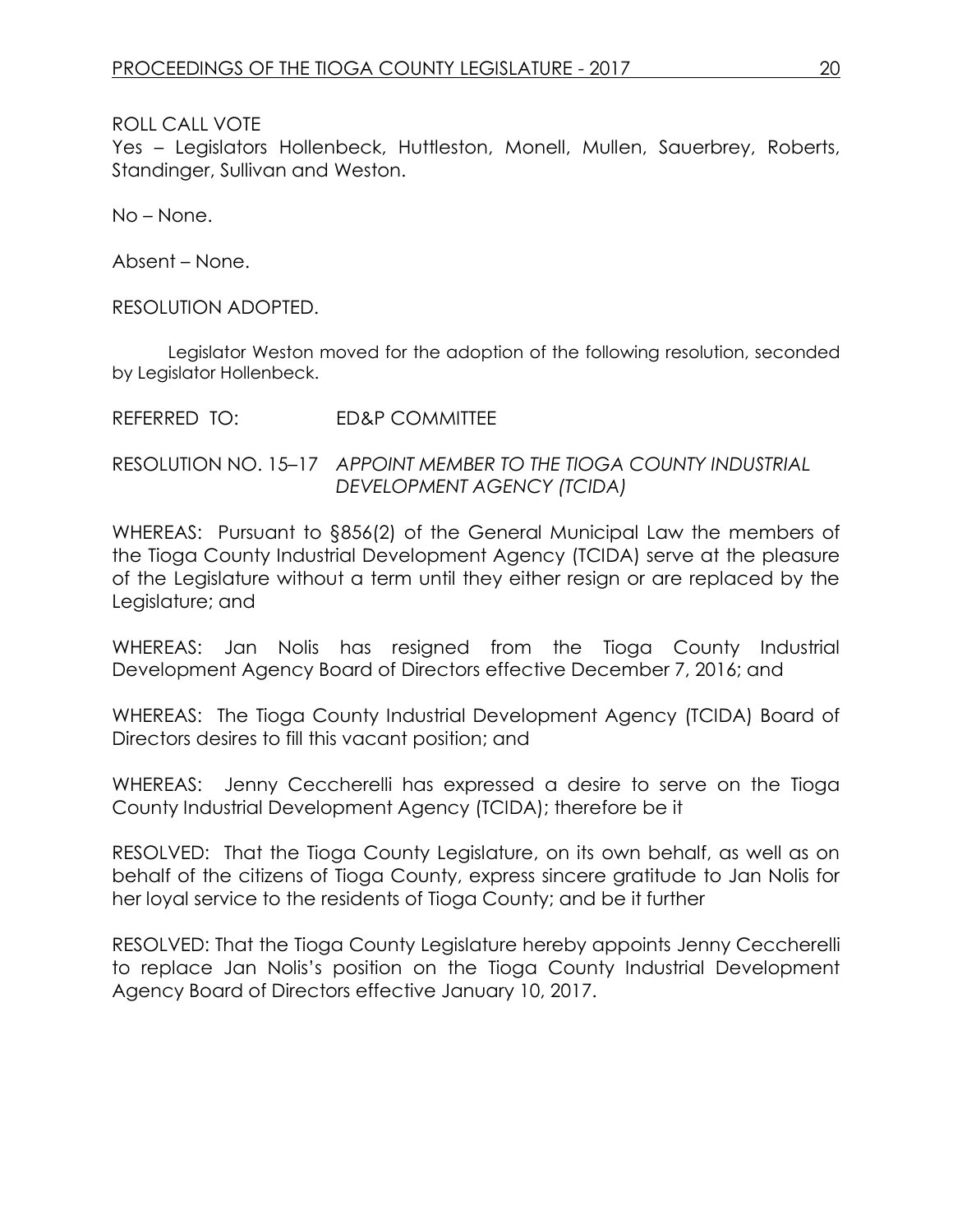Yes – Legislators Hollenbeck, Huttleston, Monell, Mullen, Sauerbrey, Roberts, Standinger, Sullivan and Weston.

No – None.

Absent – None.

RESOLUTION ADOPTED.

Legislator Mullen moved for the adoption of the following resolution, seconded by Legislator Monell.

| REFERRED TO:         | <b>PUBLIC SAFETY COMMITTEE</b><br><b>FINANCE/LEGAL COMMITTEE</b> |
|----------------------|------------------------------------------------------------------|
| RESOLUTION NO. 16-17 | AWARD BID FOR EMERGENCY<br><b>GASEOUS POWER GENERATOR</b>        |

WHEREAS: Tioga County has been awarded a Statewide Interoperable Communications Grant by the State of New York for the improvement of radio communications facilities in Tioga County; and

WHEREAS: The Tioga County Bureau of Fire sought bids for emergency gaseous power generator; and

WHEREAS: The Tioga County Bureau of Fire received a sealed bid on December 21, 2016 and the only bid came in as follows:

Cummins Northeast LLC \$52,500.00

And

WHEREAS: Blue Wing Services Inc. has determined that Cummins Northeast, LLC is the lowest responsible bidder in substantial and material compliance with the bid specifications; therefore be it

RESOLVED: That the Tioga County Legislature does hereby award the bid to Cummins Northeast, LLC the lowest responsible bidder in material and substantial compliance with the bid specifications for \$52,500.00.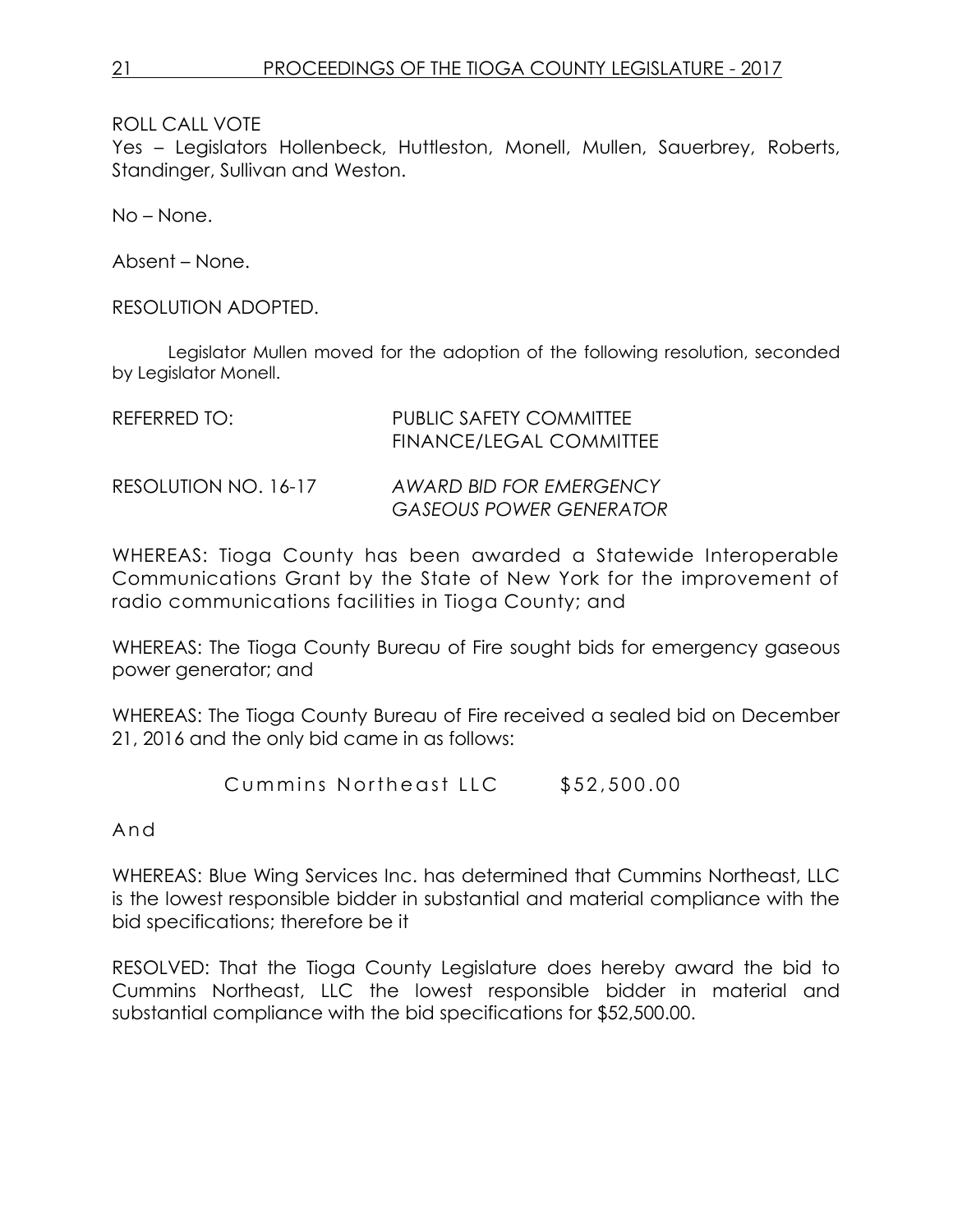Yes – Legislators Hollenbeck, Huttleston, Monell, Mullen, Sauerbrey, Roberts, Standinger, Sullivan and Weston.

No – None.

Absent – None.

RESOLUTION ADOPTED.

Legislator Mullen moved for the adoption of the following resolution, seconded by Legislator Monell.

| REFERRED TO:         | PUBLIC SAFETY COMMITTEE<br><b>FINANCE/LEGAL COMMITTEE</b> |  |  |  |                                   |
|----------------------|-----------------------------------------------------------|--|--|--|-----------------------------------|
| RESOLUTION NO. 17-17 | <b>TOWFR</b><br>(CANDOR TOWER)                            |  |  |  | AWARD BID FOR RADIO COMMUNICATION |

WHEREAS: Tioga County has been awarded a Statewide Interoperable Communications Grant by the State of New York for the improvement of radio communications facilities in Tioga County; and

WHEREAS: The Tioga County Bureau of Fire sought bids for Radio Communication Tower; and

WHEREAS: The Tioga County Bureau of Fire received a sealed bid on December 21, 2016 and the only, timely, bid came in as follows:

Sabre Communications Corporation \$88,334.00

And

WHEREAS: Two additional bids were received several hours after the tim e of bid opening; and

WHEREAS: Blue Wing Services Inc. has determined that Sabre Communications Corporation is the lowest responsible bidder in substantial and material compliance with the bid specifications; therefore be it

RESOLVED: That the Tioga County Legislature does hereby award the bid to Sabre Communications Corporation, the lowest responsible bidder in material and substantial compliance with the bid specifications, for \$88,334.00.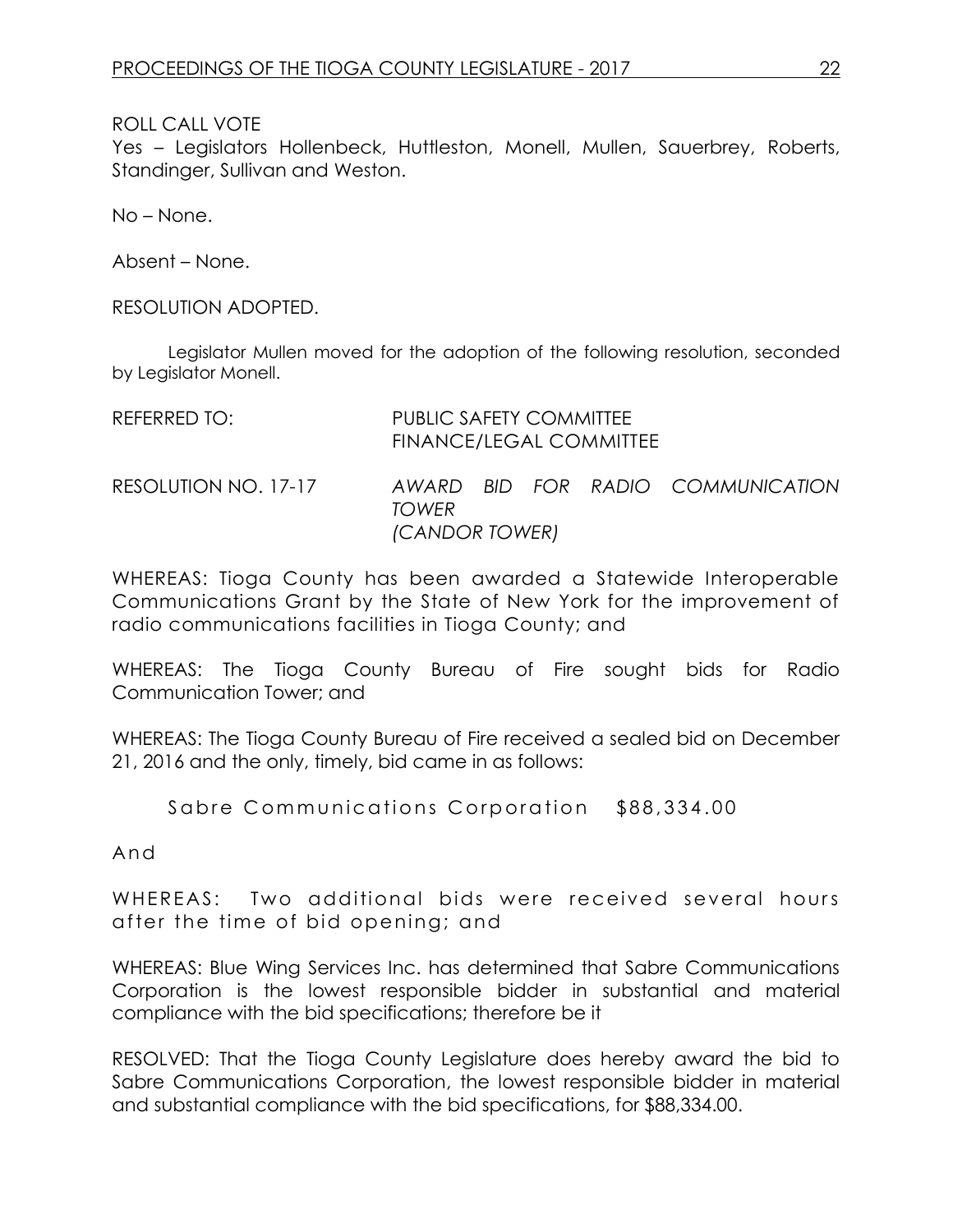Yes – Legislators Hollenbeck, Huttleston, Monell, Mullen, Sauerbrey, Roberts, Standinger, Sullivan and Weston.

No – None.

Absent – None.

RESOLUTION ADOPTED.

Legislator Roberts moved for the adoption of the following resolution, seconded by Legislator Sullivan.

REFERRED TO: THE REFERRED TO: THE PUBLIC WORKS COMMITTEE

RESOLUTION NO. 18-17 *AWARD DESIGN SERVICES TO DELTA ENGINEERS FOR DIAMOND VALLEY ROAD BIN 2219010*

WHEREAS: Tioga County bonded for a program for rehabilitation of various bridges; and

WHEREAS: The Diamond Valley Road Bridge BIN 2219010 is a bridge that needs repair due to a NYSDOT Bridge inspection; and

WHEREAS: The Commissioner of Public Works received a proposal for design services for this project from Delta Engineers, Endwell, NY; and

WHEREAS: The proposal for this bridge came in at \$16,660; therefore be it

RESOLVED: That the Tioga County Legislature approve the proposal for the Diamond Valley Rd. Bridge BIN 2219010 for Delta Engineers not to exceed \$16,660 to be paid out of the Diamond Valley Road (BIN 2219010) account H5110 540002 H1707.

## ROLL CALL VOTE

Yes – Legislators Hollenbeck, Huttleston, Monell, Mullen, Sauerbrey, Roberts, Standinger, Sullivan and Weston.

No – None.

Absent – None.

RESOLUTION ADOPTED.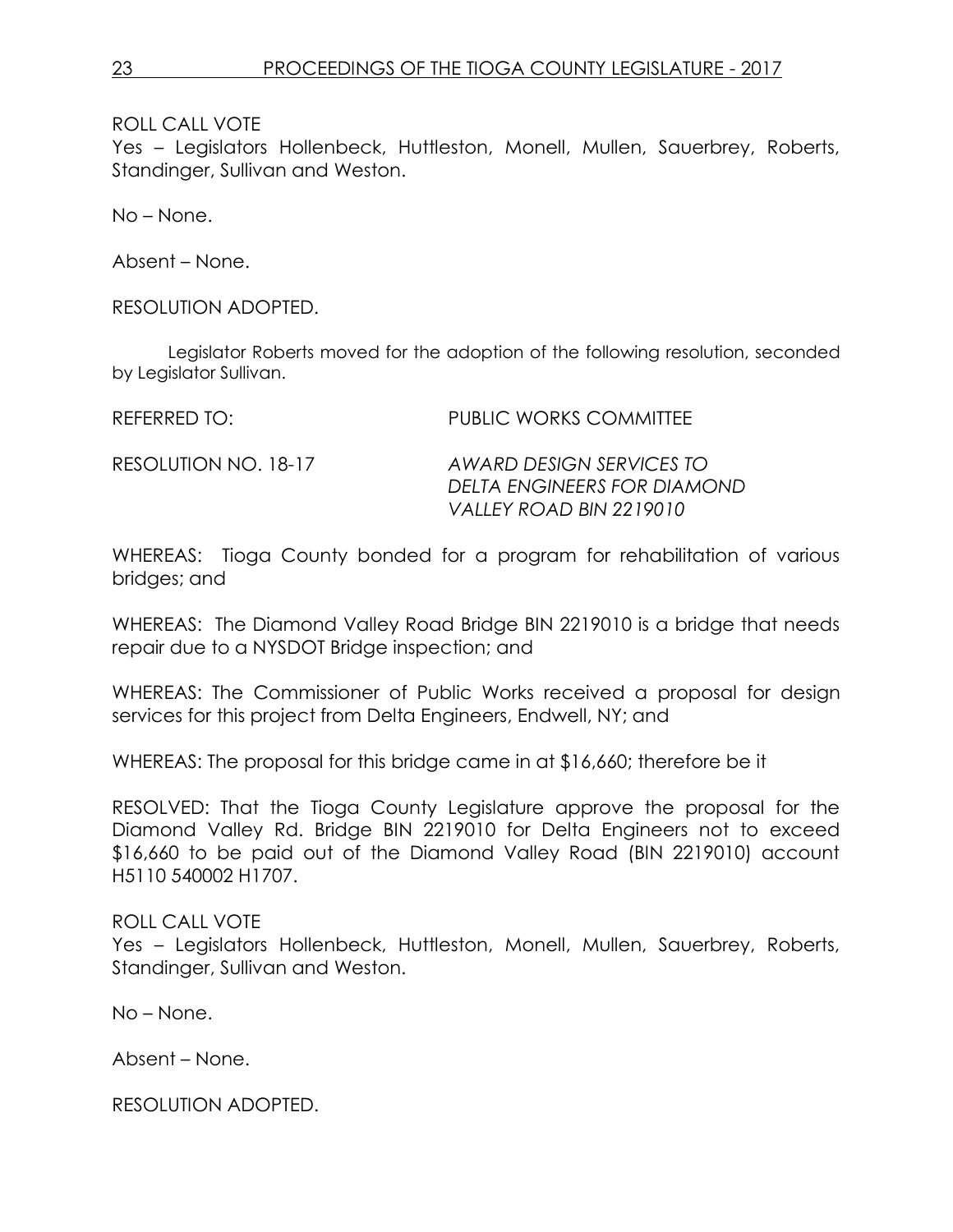Legislator Roberts moved for the adoption of the following resolution, seconded by Legislator Sullivan.

REFERRED TO: **PUBLIC WORKS COMMITTEE** 

RESOLUTION NO. 19-17 *AWARD DESIGN SERVICES TO DELTA ENGINEERS FOR DIAMOND VALLEY ROAD BIN 3335540*

WHEREAS: Tioga County bonded for a program for rehabilitation of various bridges; and

WHEREAS: The Diamond Valley Road Bridge BIN 3335540 is a bridge in the bond program; and

WHEREAS: The Commissioner of Public Works received a proposal for design services for this project from Delta Engineers, Endwell, NY; and

WHEREAS: The proposal for this bridge came in at \$57,724; therefore be it

RESOLVED: That the Tioga County Legislature approve the proposal for the Diamond Valley Rd. Bridge BIN 3335540 for Delta Engineers not to exceed \$57,724 to be paid out of the Diamond Valley Road (BIN 3335540) account H5110 540002 H1704.

#### ROLL CALL VOTE

Yes – Legislators Hollenbeck, Huttleston, Monell, Mullen, Sauerbrey, Roberts, Standinger, Sullivan and Weston.

No – None.

Absent – None.

RESOLUTION ADOPTED.

Legislator Roberts moved for the adoption of the following resolution, seconded by Legislator Sullivan.

REFERRED TO: PUBLIC WORKS COMMITTEE

RESOLUTION NO. 20-17 *AMEND BUDGET AND TRANSFER FUNDS PUBLIC WORKS*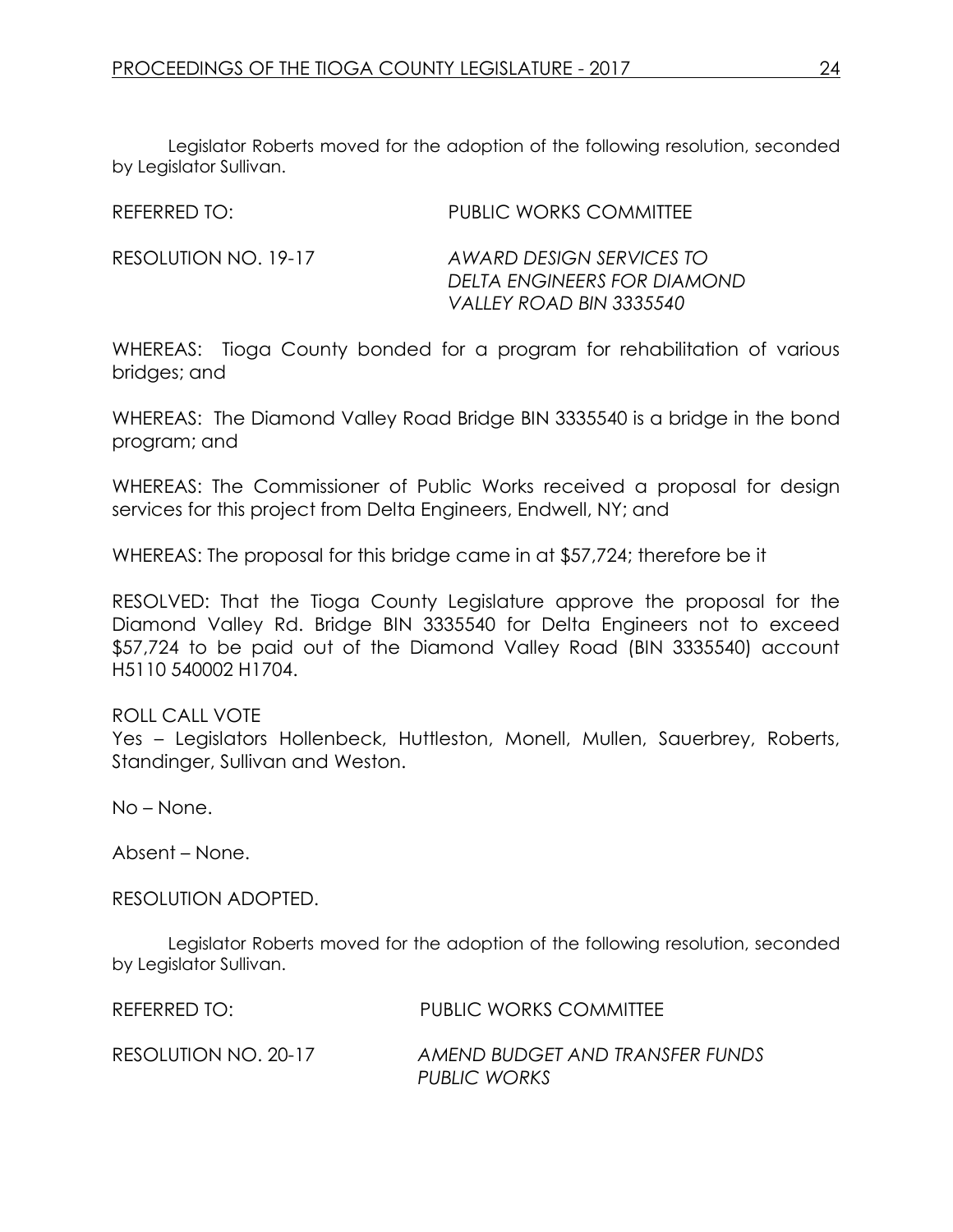WHEREAS: The Commissioner of Public Works has deemed that Bridge Projects funded through the Bond Act for 2017 need to be revised from originally submitted 2017 Budget; and

WHEREAS: Oak Hill Road Bridge (BIN 3334940) and Owl Creek Road Bridge (BIN 2218900) will have work done to them through the Bridge Preventive Maintenance Program and those funds are needed for Diamond Valley Road Bridge (BIN 2219010); and

WHEREAS: Public Works Committee has decided not to rehabilitate West Creek Road Bridge (BIN 3335200) and those funds are needed for Diamond Valley Road Bridge (BIN 3335540); and

WHEREAS: Budget Amendments require Legislative approval; therefore be it

RESOLVED: That funding be transferred as follows:

#### From:

| H5110 540002 H1503        | Oak Hill Rd Bridge 3334940       | \$94,000  |
|---------------------------|----------------------------------|-----------|
| H5110 540002 H1705        | West Creek Rd Bridge 3335200     | \$500,000 |
| H5110 540002 H1706        | Owl Creek Rd Bridge 2218900      | \$100,000 |
| To:<br>H5110 540002 H1704 | Diamond Valley Rd Bridge 3335540 | \$500,000 |

H5110 540002 H1707 Diamond Valley Rd Bridge 2219010 \$194,000

#### ROLL CALL VOTE

Yes – Legislators Hollenbeck, Huttleston, Monell, Mullen, Sauerbrey, Roberts, Standinger, Sullivan and Weston.

No – None.

Absent – None.

RESOLUTION ADOPTED.

Legislator Roberts moved for the adoption of the following resolution, seconded by Legislator Sullivan.

REFERRED TO: PUBLIC WORKS COMMITTEE

RESOLUTION NO. 21-17 *AUTHORIZATION TO RENEW CONTRACT WITH TRANE TO SERVICE CHILLERS AT PSB AND HHS*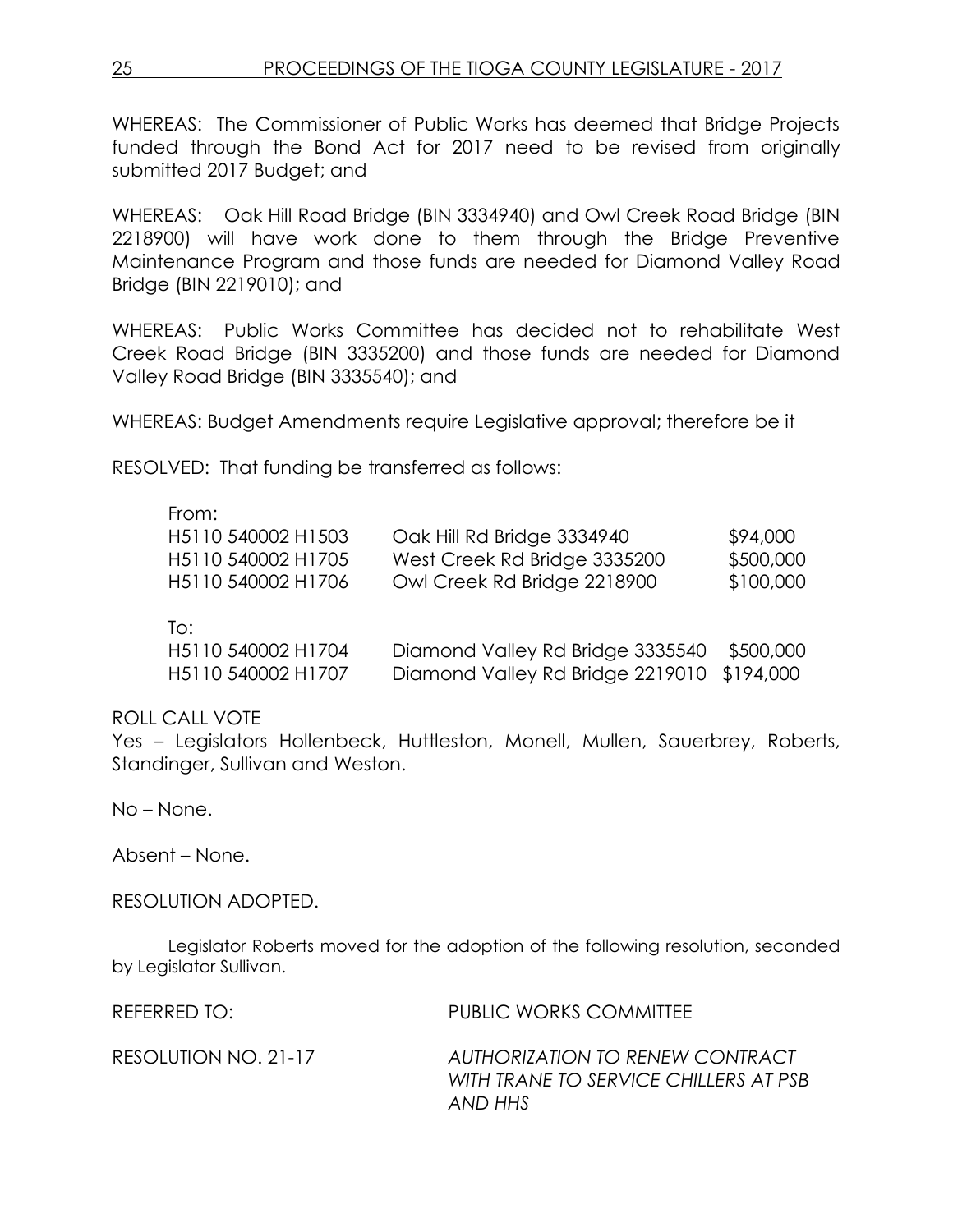WHEREAS: Tioga County uses the services of Trane to maintain and service the chillers at the Public Safety Building and the HHS Building. This agreement includes parts and labor for annual planned maintenance; therefore be it

RESOLVED: That the Chair of the Tioga County Legislature is authorized to execute a three year contract with Trane, upon approval by the County Attorney, renewable every year, with the initial first year cost to be \$13,453, with successive year costs to be adjusted annually based on changes in the cost of service.

### ROLL CALL VOTE

Yes – Legislators Hollenbeck, Huttleston, Monell, Mullen, Sauerbrey, Roberts, Standinger, Sullivan and Weston.

No – None.

Absent – None.

### RESOLUTION ADOPTED.

Legislator Roberts moved for the adoption of the following resolution, seconded by Legislator Sullivan.

REFERRED TO: PUBLIC WORKS COMMITTEE

RESOLUTION NO. 22-17 *AUTHORIZING THE IMPLEMENTATION AND FUNDING IN THE FIRST INSTANCE 100% OF THE FEDERAL AID AND STATE "MARCHISELLI"*  **PROGRAM-AID FLIGIBLE COSTS OF** *TRANSPORTATION FEDERAL-AID PROJECT AND APPROPRIATING FUNDS*

WHEREAS: A project for the Day Hollow Road over Foster Creek Bridge Rehabilitation, PIN 9754.14 (the Project) is eligible for funding under Title 23 U.S. Code, as amended that calls for the apportionment of the costs of such program to be borne at the ratio of 80% Federal Funds and 20% non-Federal Funds; and

WHEREAS: The County of Tioga desires to advance the Project by making a commitment of 100% of the Federal and non-Federal share of the costs of the Preliminary Design (Phases 1-4) and Right of Way Incidentals work; now therefore be it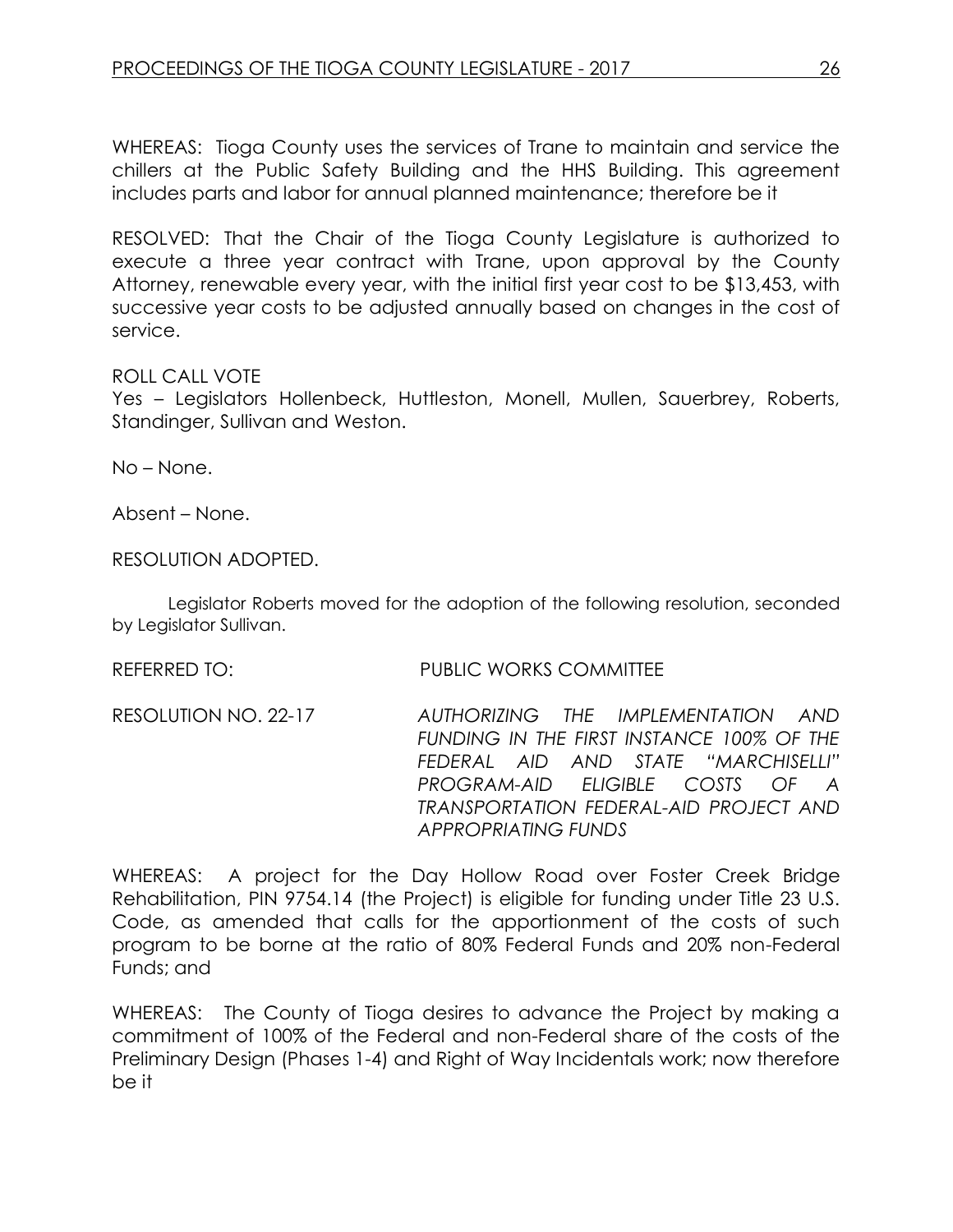RESOLVED: That the Tioga County Legislature hereby approves the abovesubject project; and it is hereby further

RESOLVED: That the Tioga County Legislature hereby authorizes the County of Tioga to pay in the first instance 100% of the Federal and non-Federal share of the cost of the Preliminary Design (Phases 1-4) and Right-of-Way Incidentals work for the Project or portions thereof; and it is further

RESOLVED: That the sum of \$57,000 is hereby appropriated from Day Hollow Bridge account H5110 540004 H1606 and made available to cover the costs of participation in the above phases of the Project; and it is further

RESOLVED: That in the event the full Federal and non-Federal share costs of the project exceeds the amount appropriated above, the Tioga County Legislature shall convene as soon as possible to appropriate said excess amount immediately upon notification by the New York State Department of Transportation thereof, and it is further

RESOLVED: That the Chair of the Tioga County Legislature be and is hereby authorized to execute all necessary Agreements, certifications or reimbursement requests for Federal Aid and/or Marchiselli Aid on behalf of the County of Tioga with the New York State Department of Transportation in connection with the advancement or approval of the Project and providing for the administration of the Project and the municipality's first instance funding of project costs and permanent funding of the local share of federal-aid and state-aid eligible Project costs and all Project costs within appropriations therefore that are not so eligible, and it is further

RESOLVED: That a certified copy of this resolution be filed with the New York State Commissioner of Transportation by attaching it to any necessary Agreement in connection with the Project, and it is further

RESOLVED: That this resolution shall take effect immediately.

# ROLL CALL VOTE

Yes – Legislators Hollenbeck, Huttleston, Monell, Mullen, Sauerbrey, Roberts, Standinger, Sullivan and Weston.

No – None.

Absent – None.

RESOLUTION ADOPTED.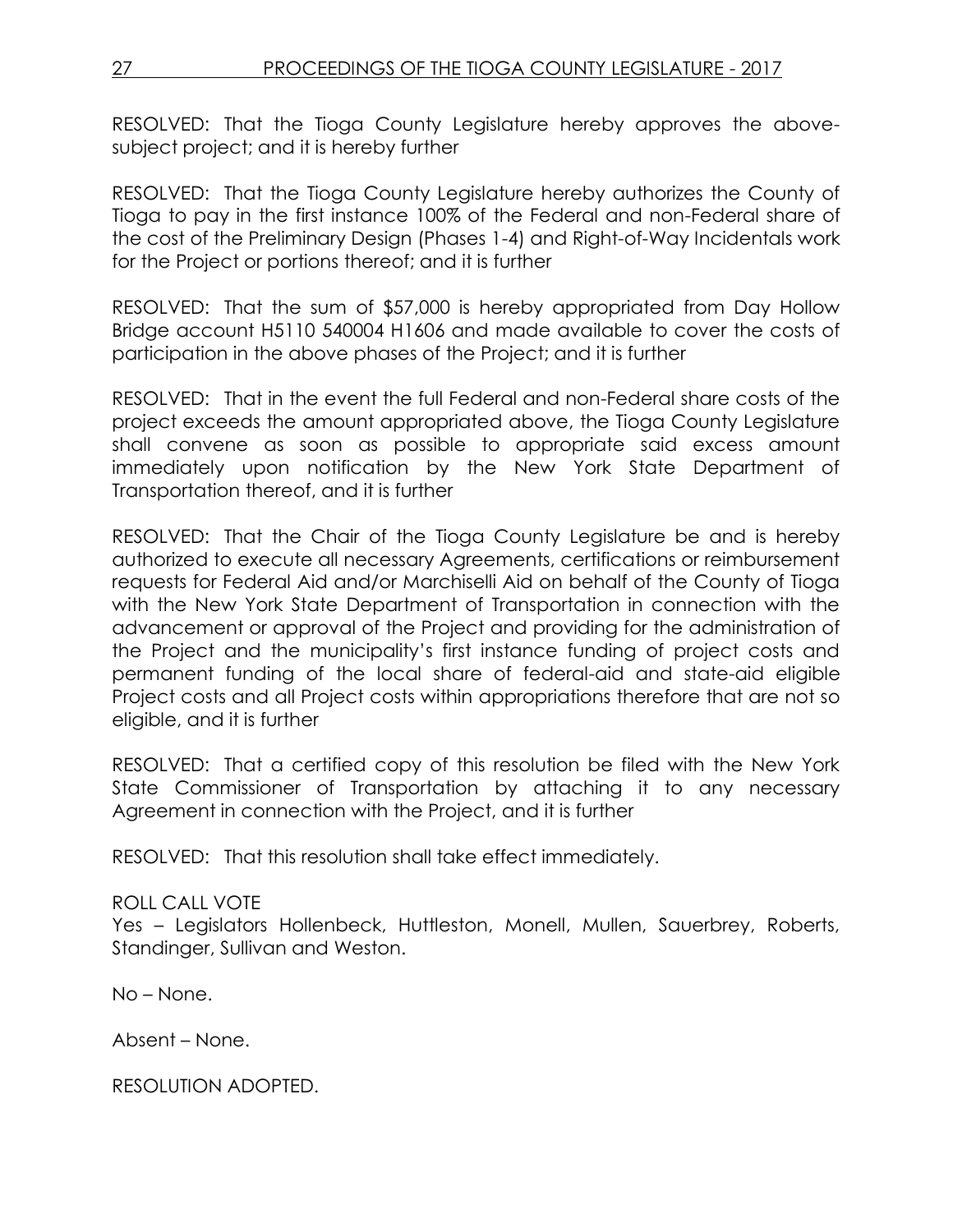Legislator Roberts moved for the adoption of the following resolution, seconded by Legislator Sullivan.

| REFERRED TO:         | <b>PUBLIC WORKS COMMITTEE</b> |
|----------------------|-------------------------------|
| RESOLUTION NO. 23-17 | AMEND BUDGET<br>PUBLIC WORKS  |

WHEREAS: Tioga County is the recipient of funding through New York State Department of Transportation consisting of Federal and non-Federal funds for a bridge project, Day Hollow Road over Foster Creek BIN 3335360; and

WHEREAS: Preliminary design and ROW incidentals have been approved by the New York State Department of Transportation for the amount of \$57,000, in which 80% of Federal Funds and 20% State Funds will be reimbursed to Tioga County; and

WHEREAS: Budget Amendments require Legislative approval; therefore be it

RESOLVED: That revenue accounts be established as follows:

| H <sub>5</sub> 110 445020 H <sub>1606</sub> | Federal Revenue for BIN 3335360 | \$45,600 |
|---------------------------------------------|---------------------------------|----------|
| H <sub>5</sub> 110 435020 H <sub>1606</sub> | State Revenue for BIN 3335360   | \$11,400 |

ROLL CALL VOTE

Yes – Legislators Hollenbeck, Huttleston, Monell, Mullen, Sauerbrey, Roberts, Standinger, Sullivan and Weston.

No – None.

Absent – None.

RESOLUTION ADOPTED.

Legislator Monell moved for the adoption of the following resolution, seconded by Legislator Hollenbeck.

| REFERRED TO:         | <b>FINANCE COMMITTEE</b>               |
|----------------------|----------------------------------------|
| RESOLUTION NO. 24-17 | ERRONEOUS ASSESSMENT<br>TOWN OF CANDOR |

WHEREAS: An application for Corrected Tax Roll for the year 2017 indicates that parcel #1842 in the Town of Candor assessed to Weisz, Stephen & Marjorie L. on